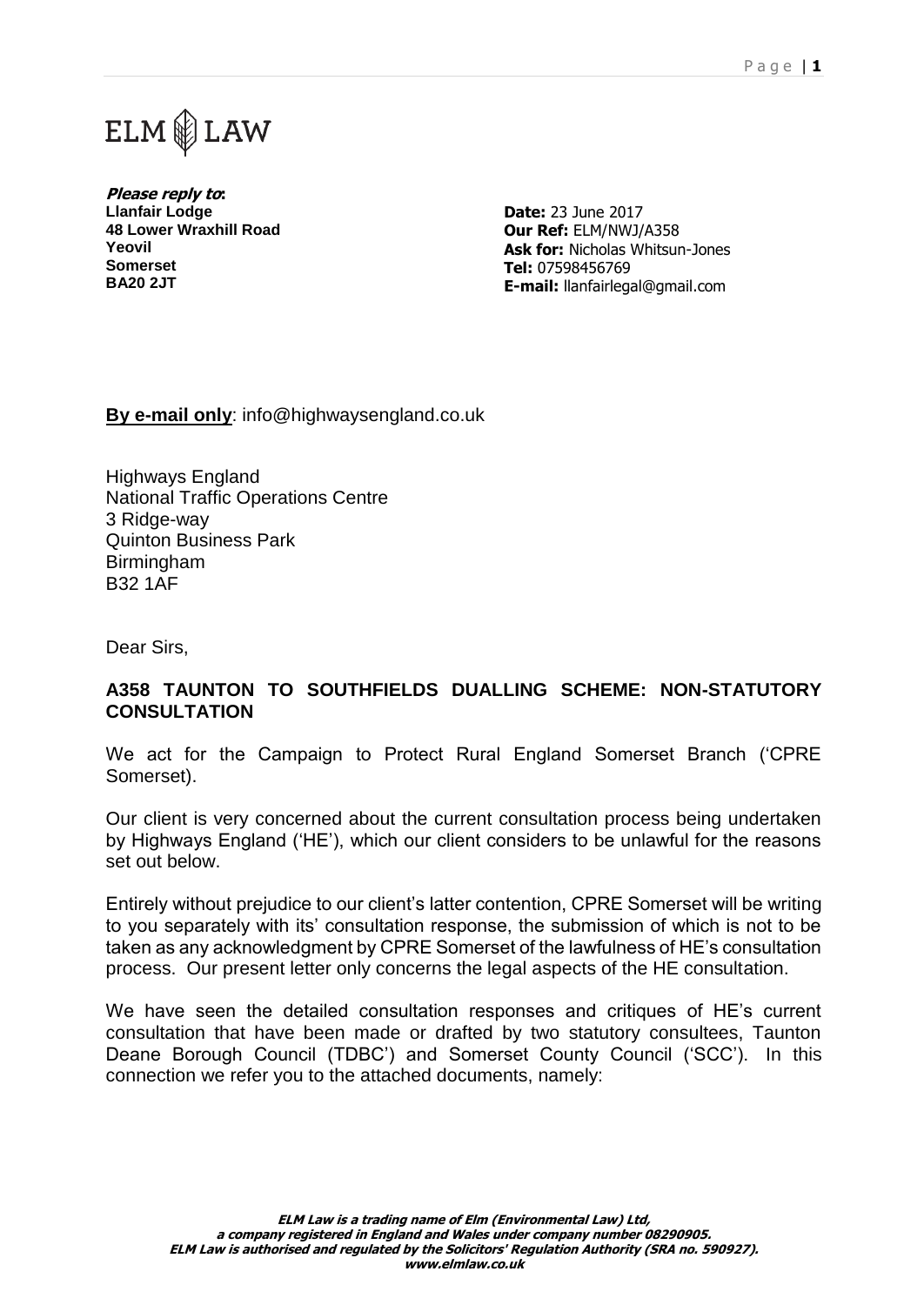- 1. The TDBC report by Andrew Goodchild, Assistant Director Place and Energy Infrastructure entitled *Response to Highways' England A358 Taunton to Southfields Dualling Scheme Public Consultation* submitted to TDBC's Community Scrutiny Committee meeting on of 16 May 2017;
- 2. The draft minutes of TDBC's Community Scrutiny Committee meeting on 16 May  $2017$
- 3. SCC's *A358 Taunton to Southfields Non-Statutory Public Consultation Response on Route Option* dated 22 June 2017 prepared by Mike O'Dowd-Jones, Strategic Commissioning Manager Highways and Transport (as now authorised (also on 22 June last) by SCC's Cabinet Member for Resources and Economic Development, subject to any 3 day call in);
- 4. The draft minutes from SCC's Scrutiny for Policies and Place Committee meeting held on the 13 June 2017, together with the statements made during the Public Question Time part of the meeting.

We adopt for present purpose what is said by both TDBC and SCC in the above documents about (a) the deficiencies in the nature and scope of your non-statutory Statement of Community Consultation ('SoCC'); and (b) the absence of supporting information/data (as specifically identified in the TDBC and SCC documentation) in your updated Technical Appraisal Report ('TAR') of 3 April 2017, which information/data pertains to certain statements and conclusions made and/or reached by HE. We also note the concerns that have been raised by numerous members of the public and by local parish councils.

It is quite clear from case law that HE has legal obligations to follow when it embarks on a consultation exercise or process, including (as in this case) voluntary, non-statutory consultation in advance of the formal, statutory consultation required by the Planning Act 2008: see *R v North & East Devon Health Authority ex parte Coughlan [2001] QBD* at paragraph 108, *R (Royal Brompton and Harefield NHS Foundation Trust) v Joint Committee of Primary Care Trusts [2012]* Civ 472 at paragraph 11.

These obligations include (inter alia) providing to all consultees a sufficient level of detail and information to enable proper and meaningful consideration of HE's documents and the statements/conclusions made therein, so as to inform and assist consultees in drafting any consultation response and/or representations that they choose to make (as said in *Coughlan* "to allow those consulted to give intelligent consideration and an intelligent response").

HE has not done this. Both TDBC and SCC have said (in terms) that they do not have sufficient information and/or there is an absence of information/data on which to meaningfully comment on various issues (as identified by TDBC and SCC). These latter deficiencies also apply generally to the public at large, and to interested NGOs such as CPRE Somerset.